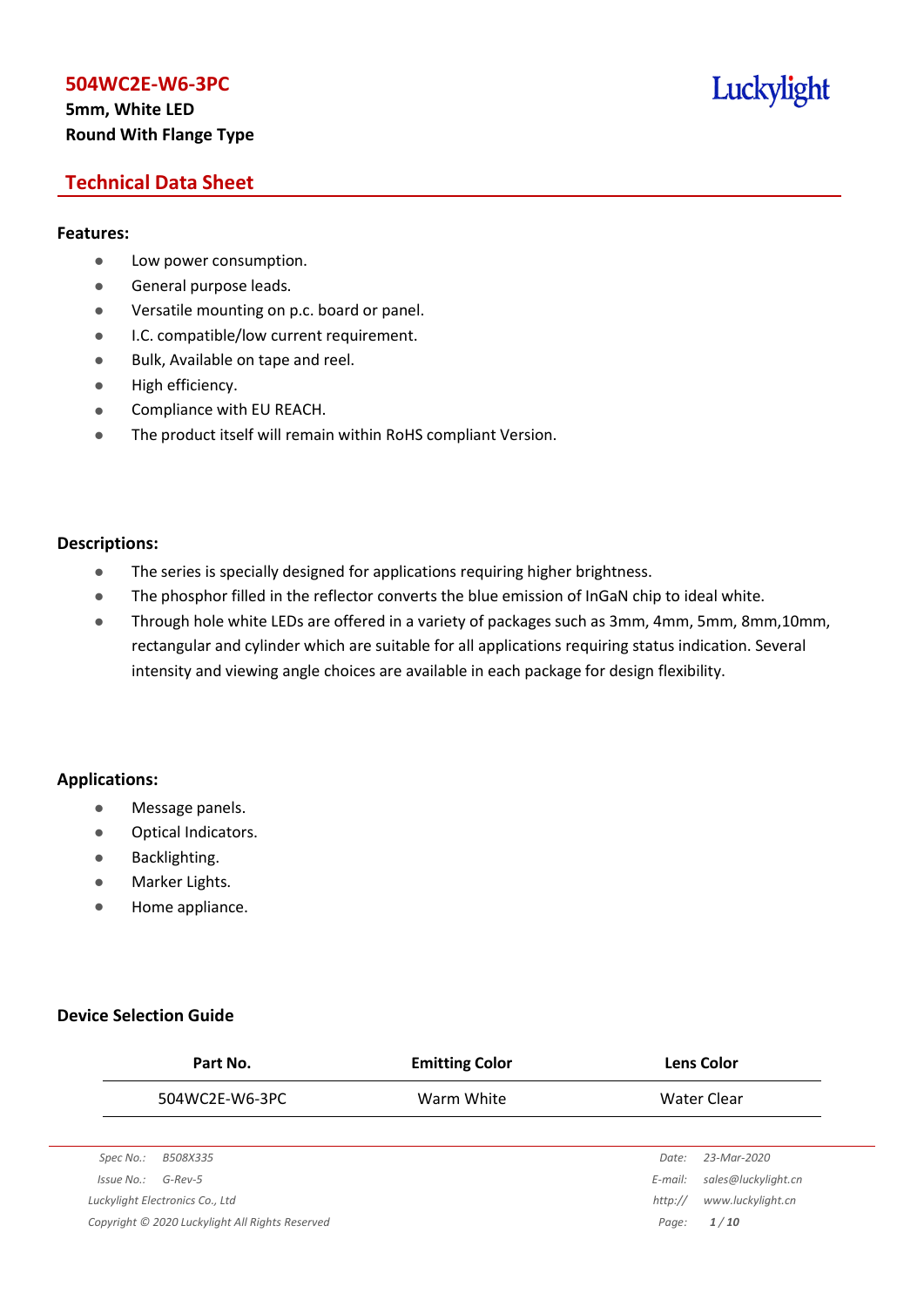**5mm, White LED Round With Flange Type**

## **Technical Data Sheet**

#### **Package Dimension:**



#### *Notes:*

*1. All dimensions are in millimeters (inches).*

*2. Tolerance is ± 0.25 mm (.010″) unless otherwise noted.*

*3. Protruded resin under flange is 1.00mm (.039″) max.*

*Luckylight Electronics Co., Ltd* 

*Copyright © 2020 Luckylight All Rights Reserved Page: 2 / 10*

| Spec No.:                                     | B508X335                      | Date:   | 23-Mar-2020                 |
|-----------------------------------------------|-------------------------------|---------|-----------------------------|
| 'ssue No.:                                    | G-Rev-5                       |         | E-mail: sales@luckylight.cn |
|                                               | ckylight Electronics Co., Ltd | http:// | www.luckvliaht.cn           |
| pyright © 2020 Luckylight All Rights Reserved |                               |         | Page: $2/10$                |

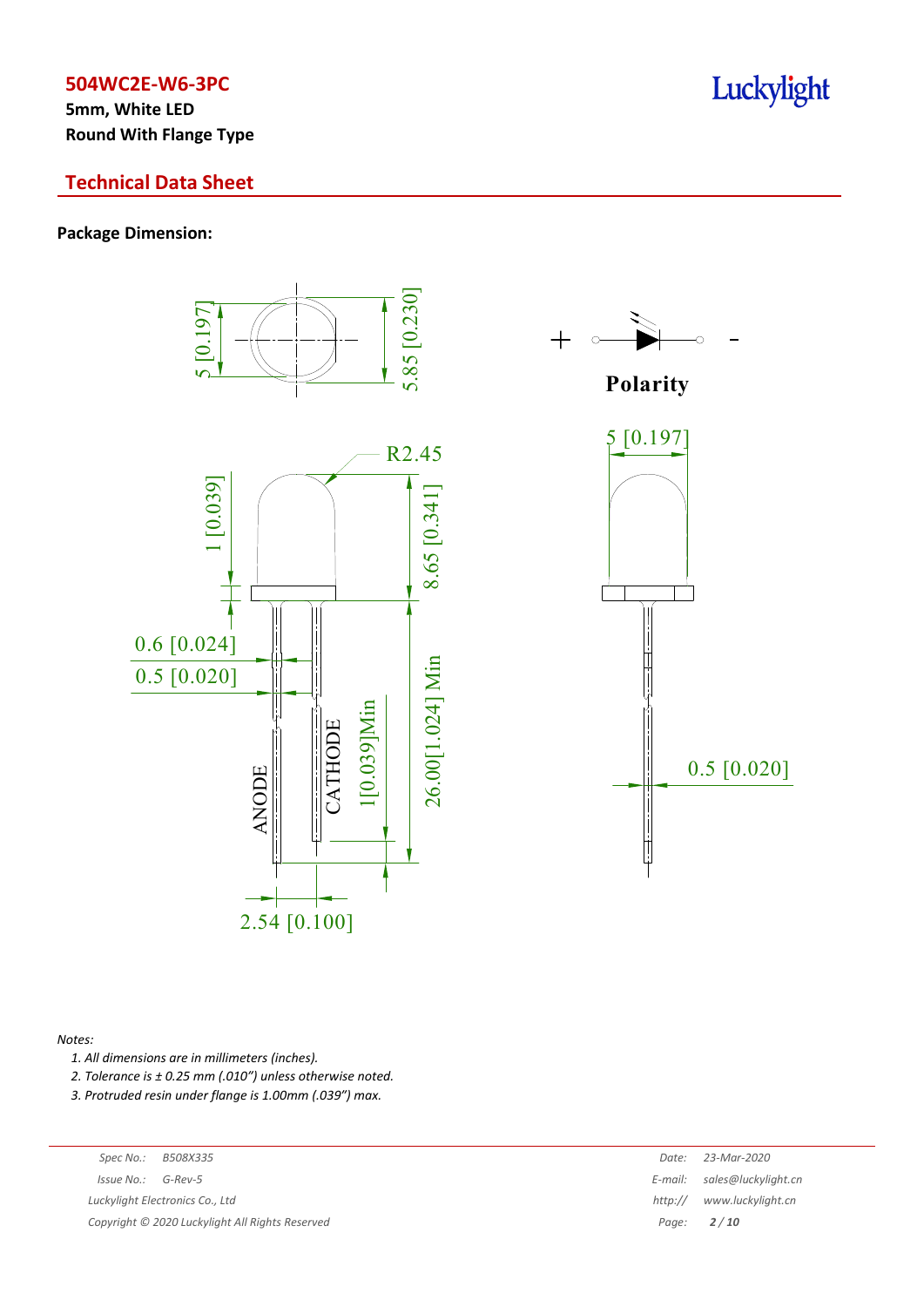# **5mm, White LED Round With Flange Type**

# Luckylight

# **Technical Data Sheet**

## **Absolute Maximum Ratings at Ta=25**℃

| <b>Parameters</b>                  | Symbol                       | Max.                                 | Unit |
|------------------------------------|------------------------------|--------------------------------------|------|
| Power Dissipation                  | $P_{d}$                      | 85                                   | mW   |
| Peak Forward Current (a)           | <b>IFP</b>                   | 100                                  | mA   |
| DC Forward Current (b)             | ΙF                           | 25                                   | mA   |
| Reverse Voltage <sup>(c)</sup>     | $V_{R}$                      | 5                                    | V    |
| <b>Operating Temperature Range</b> | ${\mathsf T}_{\textsf{opr}}$ | -40 $^{\circ}$ C to +80 $^{\circ}$ C |      |
| <b>Storage Temperature Range</b>   | ${\mathsf T}_{\text{stg}}$   | -40 $^{\circ}$ C to +85 $^{\circ}$ C |      |
| <b>Soldering Temperature</b>       | $\mathsf{T}_{\mathsf{sld}}$  | 260℃ for 5 Seconds                   |      |

*Notes:*

*a. Derate linearly as shown in derating curve.*

*b. Duty Factor = 10%, Frequency = 1 kHz.*

c. Reverse voltage (VR) condition is applied for IR test only. The device is not designed for reverse operation.

## **Electrical Optical Characteristics at Ta=25**℃

| <b>Parameters</b>                       | Symbol          | Min.  | Typ.  | Max. | Unit | <b>Test Condition</b> |
|-----------------------------------------|-----------------|-------|-------|------|------|-----------------------|
| Luminous Intensity (a)                  | l٧              | 14000 | 23000 |      | mcd  | $IF = 20mA$           |
| Viewing Angle <sup>(b)</sup>            | $2\theta_{1/2}$ |       | 15    |      | deg. | $IF = 20mA$           |
|                                         | x               | $---$ | 0.43  |      |      | $IF = 20mA$           |
| Chromaticity Coordinates <sup>(c)</sup> | y               | ---   | 0.40  |      |      | $IF=20mA$             |
| <b>Color Temperature</b>                | <b>CCT</b>      |       | 3000  |      | К    | $IF = 20mA$           |
| <b>Color Rendering Index</b>            | <b>CRI</b>      |       | 80    |      | Ra   | $IF = 20mA$           |
| Forward Voltage                         | VF              | 2.6   | 3.0   | 3.4  | ٧    | $IF = 20mA$           |
| Reverse Current <sup>(d)</sup>          | IR              |       |       | 10   | μA   | $VR=5V$               |

*Notes:*

a. Luminous intensity is measured with a light sensor and filter combination that approximates the CIE eye-response curve. The Iv guarantee *must be included with ±15% testing tolerance.*

*b. 2θ1/2 is the o -axis angle where the luminous intensity is 1⁄2 the peak intensity.*

*c. The chromaticity coordinates (x, y) is derived from the 1931 CIE chromaticity diagram.*

d. Reverse current (IR) condition is applied for VR test only. The device is not designed for reverse operation.

| Spec No.:              | B508X335                                        | Date:   | 23-Mar-2020                 |
|------------------------|-------------------------------------------------|---------|-----------------------------|
| $Is sue No.:  G-Rev-5$ |                                                 |         | E-mail: sales@luckylight.cn |
|                        | Luckylight Electronics Co., Ltd                 | http:// | www.luckylight.cn           |
|                        | Copyright © 2020 Luckylight All Rights Reserved |         | Page: <b>3/10</b>           |
|                        |                                                 |         |                             |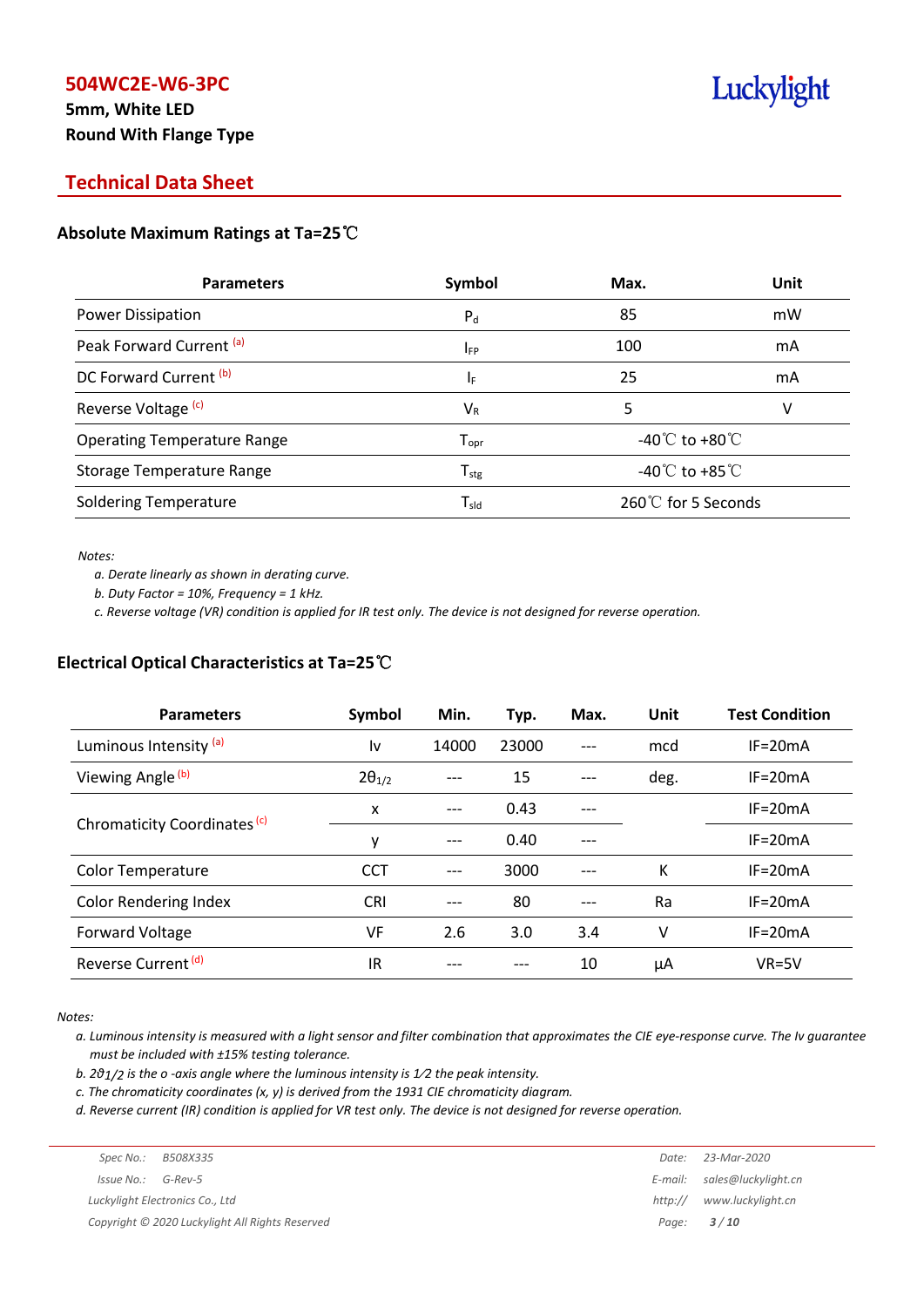**5mm, White LED Round With Flange Type**

## **Technical Data Sheet**

# **Typical Electrical / Optical Characteristics Curves (25**℃ **Ambient Temperature Unless Otherwise Noted)**







*Spec No.: B508X335 Date: 23-Mar-2020 Issue No.: G-Rev-5 E-mail: sales@luckylight.cn Luckylight Electronics Co., Ltd http:// www.luckylight.cn*

*Copyright © 2020 Luckylight All Rights Reserved Page: 4 / 10*

# Luckylight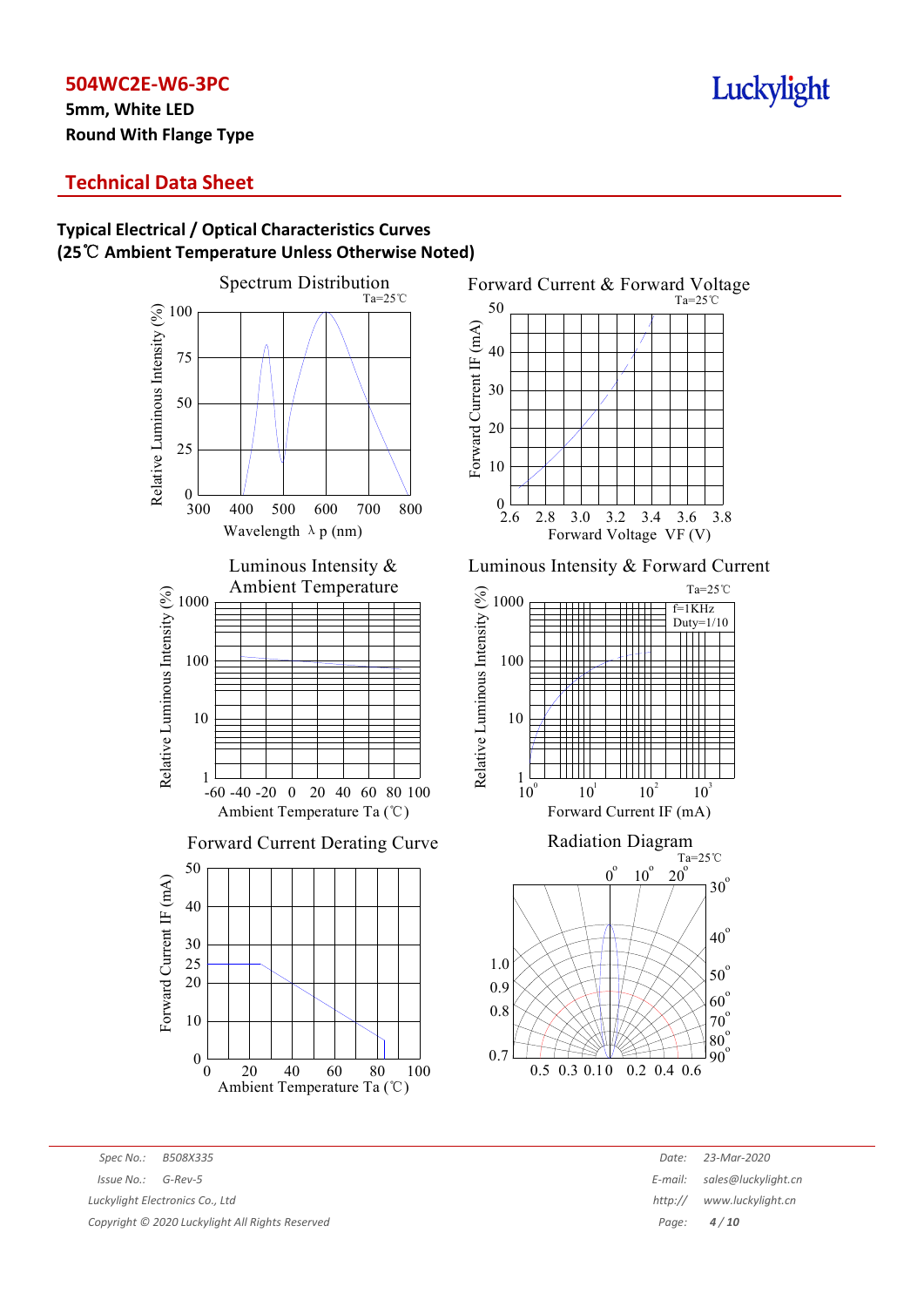# **5mm, White LED Round With Flange Type**

## **Technical Data Sheet**

#### **CIE Chromaticity Diagram:**



#### **Chromaticity Coordinates Specifications for Bin Rank:**

| <b>Bin Code</b> | Left x | Left y | Top x | Тор у | <b>Right x</b> | <b>Right y</b> | <b>Bottom x</b> | Bottom y |
|-----------------|--------|--------|-------|-------|----------------|----------------|-----------------|----------|
| $12 - 1$        | 0.415  | 0.387  | 0.424 | 0.392 | 0.431          | 0.406          | 0.421           | 0.401    |
| $13 - 1$        | 0.409  | 0.373  | 0.418 | 0.378 | 0.424          | 0.392          | 0.415           | 0.387    |
| $12 - 2$        | 0.424  | 0.392  | 0.433 | 0.397 | 0.44           | 0.411          | 0.431           | 0.406    |
| $13 - 2$        | 0.418  | 0.378  | 0.426 | 0.383 | 0.433          | 0.397          | 0.424           | 0.392    |
| $12 - 3$        | 0.433  | 0.397  | 0.443 | 0.403 | 0.45           | 0.417          | 0.44            | 0.411    |
| $13 - 3$        | 0.426  | 0.383  | 0.436 | 0.389 | 0.443          | 0.403          | 0.433           | 0.397    |

*Note: Color Coordinates Measurement allowance is ±0.01.*

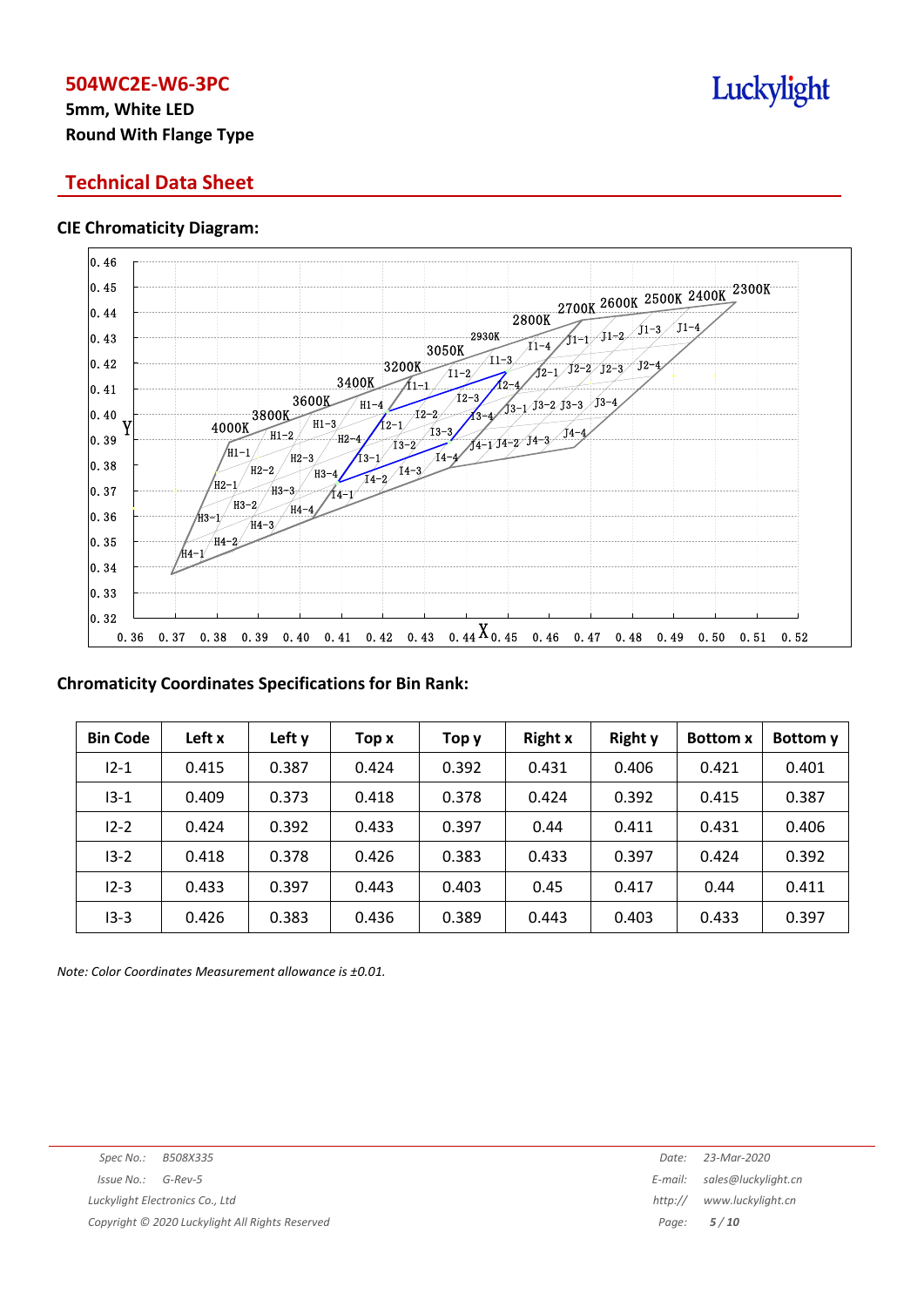# **5mm, White LED Round With Flange Type**

## **Technical Data Sheet**

#### **Bin Table Specification**:

#### **Luminous Intensity Iv (mcd) IF@20mA**

| <b>Bin Code</b> | Min   | Max.  |
|-----------------|-------|-------|
| 28              | 14000 | 18000 |
| 29              | 18000 | 23000 |
| 30              | 23000 | 30000 |
| 31              | 30000 | 39000 |

*Note: Tolerance of each bin limit is ±15%.*

#### **Forward Voltage VF (V) IF@20mA**

| <b>Bin Code</b> | Min | Max. |
|-----------------|-----|------|
|                 | 2.6 | 2.8  |
|                 | 2.8 | 3.0  |
|                 | 3.0 | ∍    |
|                 |     |      |

*Note: Forward Voltage Measurement allowance is ±0.2V.*

# **Chromaticity Coordinates, CC (x, y), IF@20mA**

| <b>Bin Code</b> | Chromaticity Coordinates, IF@20mA |       |       |       |       |  |
|-----------------|-----------------------------------|-------|-------|-------|-------|--|
| $12 - 1$        | x                                 | 0.415 | 0.424 | 0.431 | 0.421 |  |
|                 | ۷                                 | 0.387 | 0.392 | 0.406 | 0.401 |  |
|                 | x                                 | 0.409 | 0.418 | 0.424 | 0.415 |  |
| $13 - 1$        | у                                 | 0.373 | 0.378 | 0.392 | 0.387 |  |
| $12 - 2$        | x                                 | 0.424 | 0.433 | 0.44  | 0.431 |  |
|                 | ۷                                 | 0.392 | 0.397 | 0.411 | 0.406 |  |
| $13 - 2$        | x                                 | 0.418 | 0.426 | 0.433 | 0.424 |  |
|                 | ٧                                 | 0.378 | 0.383 | 0.397 | 0.392 |  |
| $12 - 3$        | x                                 | 0.433 | 0.443 | 0.45  | 0.44  |  |
|                 | ۷                                 | 0.397 | 0.403 | 0.417 | 0.411 |  |
|                 | x                                 | 0.426 | 0.436 | 0.443 | 0.433 |  |
| $13-3$          | ٧                                 | 0.383 | 0.389 | 0.403 | 0.397 |  |

*Note: Color Coordinates Measurement allowance is±0.01.*

*Spec No.: B508X335 Date: 23-Mar-2020*

*Copyright © 2020 Luckylight All Rights Reserved Page: 6 / 10*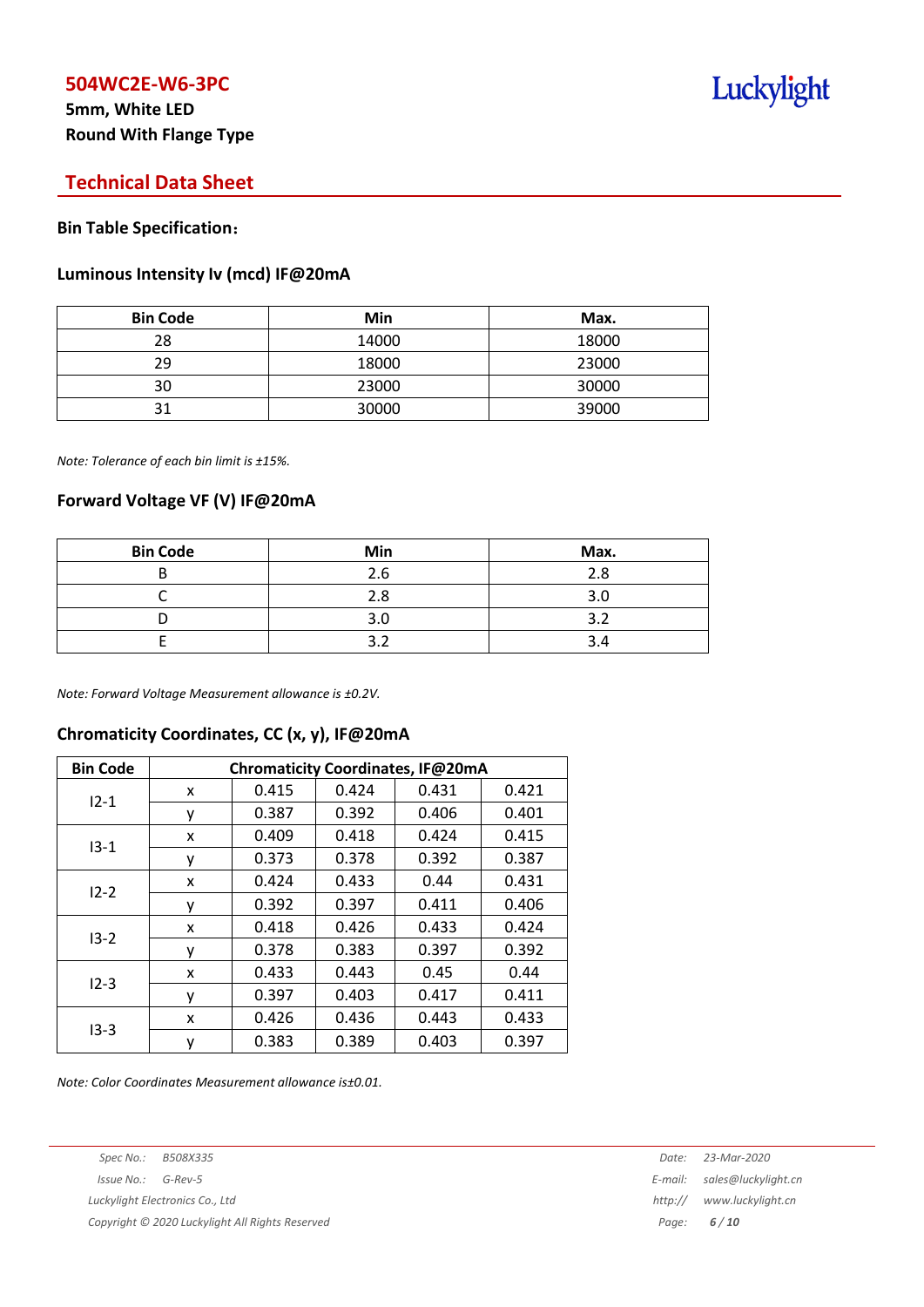**5mm, White LED Round With Flange Type**

# Luckylight

# **Technical Data Sheet**

## **Packing & Label Specifications:**



Packing Quantity:

- a. 500 PCS/bag.
- b. 8000 PCS/Inner Box.
- c. 6 Inner Boxes/Outside Box.

| Spec No.:<br>B508X335                           | Date:   | 23-Mar-2020                 |
|-------------------------------------------------|---------|-----------------------------|
| Issue No.:<br>G-Rev-5                           |         | E-mail: sales@luckylight.cn |
| Luckylight Electronics Co., Ltd                 | http:// | www.luckylight.cn           |
| Copyright © 2020 Luckylight All Rights Reserved |         | Page: $7/10$                |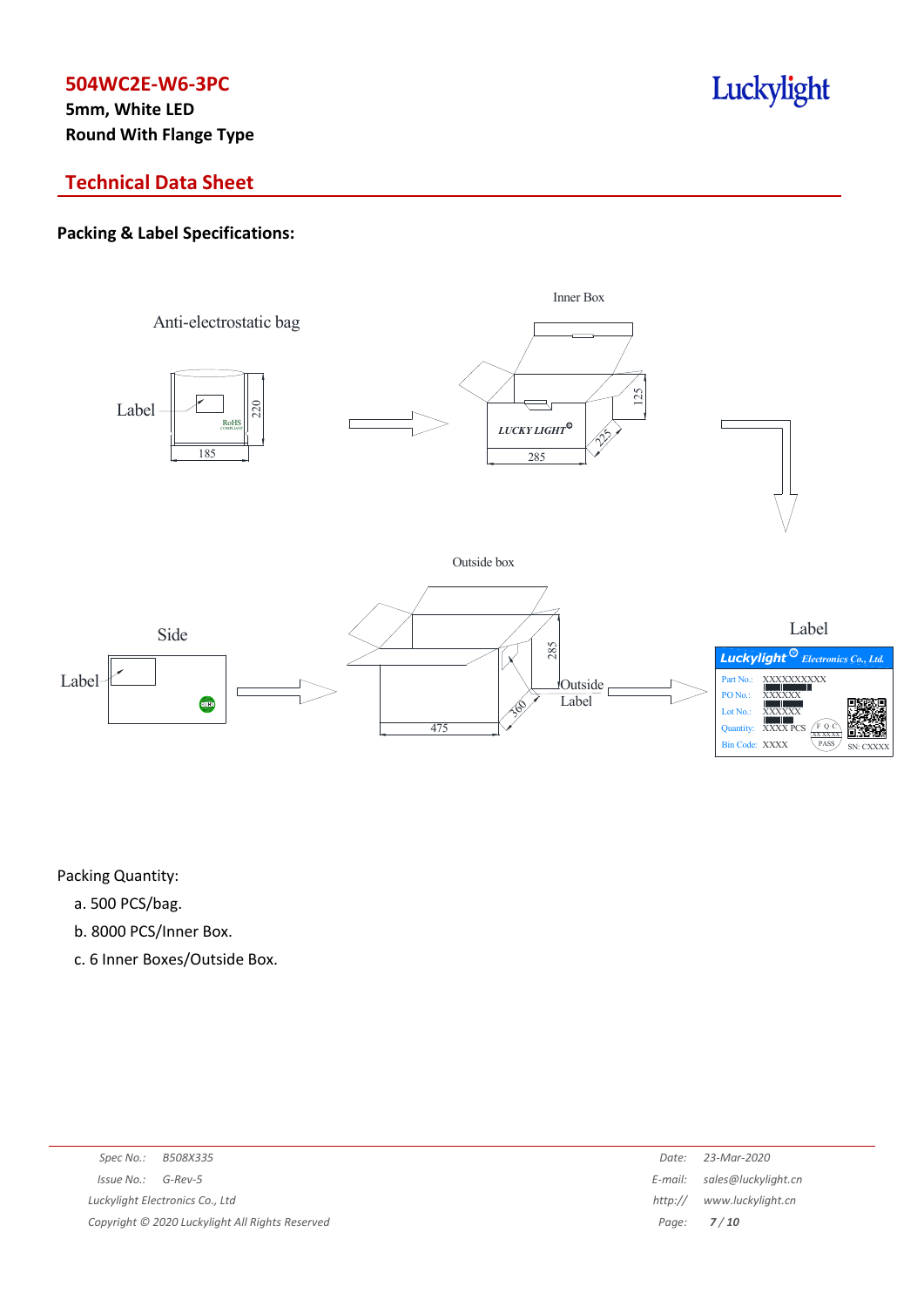# **5mm, White LED Round With Flange Type**

# **Technical Data Sheet**

## **CAUTIONS**

## 1. **Over-current-proof**

Customer must apply resistors for protection, otherwise slight voltage shift will cause big current change (Burn out will happen).

#### 2. **Storage**

- 2.1 The LEDs should be stored at 30°C or less and 70%RH or less after being shipped from Luckylight and the storage life limits are 3 months. If the LEDs are stored for 3 months or more, they can be stored for a year in a sealed container with a nitrogen atmosphere and moisture absorbent material.
- 2.2 Please avoid rapid transitions in ambient temperature, especially, in high humidity environments where condensation can occur.

#### 3. **Cleaning**

Use alcohol-based cleaning solvents such as isopropyl alcohol to clean the LEDs if necessary.

#### 4. **Lead Forming & Assembly**

During lead forming, the leads should be bent at a point at least 1.6mm from the base of LED lens. Do not use the base of the lead frame as a fulcrum during forming. Lead forming must be done before soldering, at normal temperature. During assembly on PCB, use minimum clinch force possible to avoid excessive mechanical stress.

#### 5. **Soldering**

When soldering, for Lamp without stopper type and must be leave a minimum of 3mm clearance from the base of the lens to the soldering point. Do not apply any external stress to the lead frame during soldering while the LED is at high temperature.

#### Recommended soldering conditions:

|                | <b>Soldering Iron</b>               | <b>Wave Soldering</b>         |                                      |  |
|----------------|-------------------------------------|-------------------------------|--------------------------------------|--|
| Temperature    | $300^{\circ}$ C Max.<br>3 sec. Max. | Pre-heat<br>Pre-heat Time     | $100^{\circ}$ C Max.<br>60 sec. Max. |  |
| Soldering Time | (one time only)                     | Solder Wave<br>Soldering Time | $260^{\circ}$ C Max.<br>5 sec. Max.  |  |

*Note:*

a. Excessive soldering temperature and / or time might result in deformation of the LED lens or catastrophic failure of the LED.

Luckylight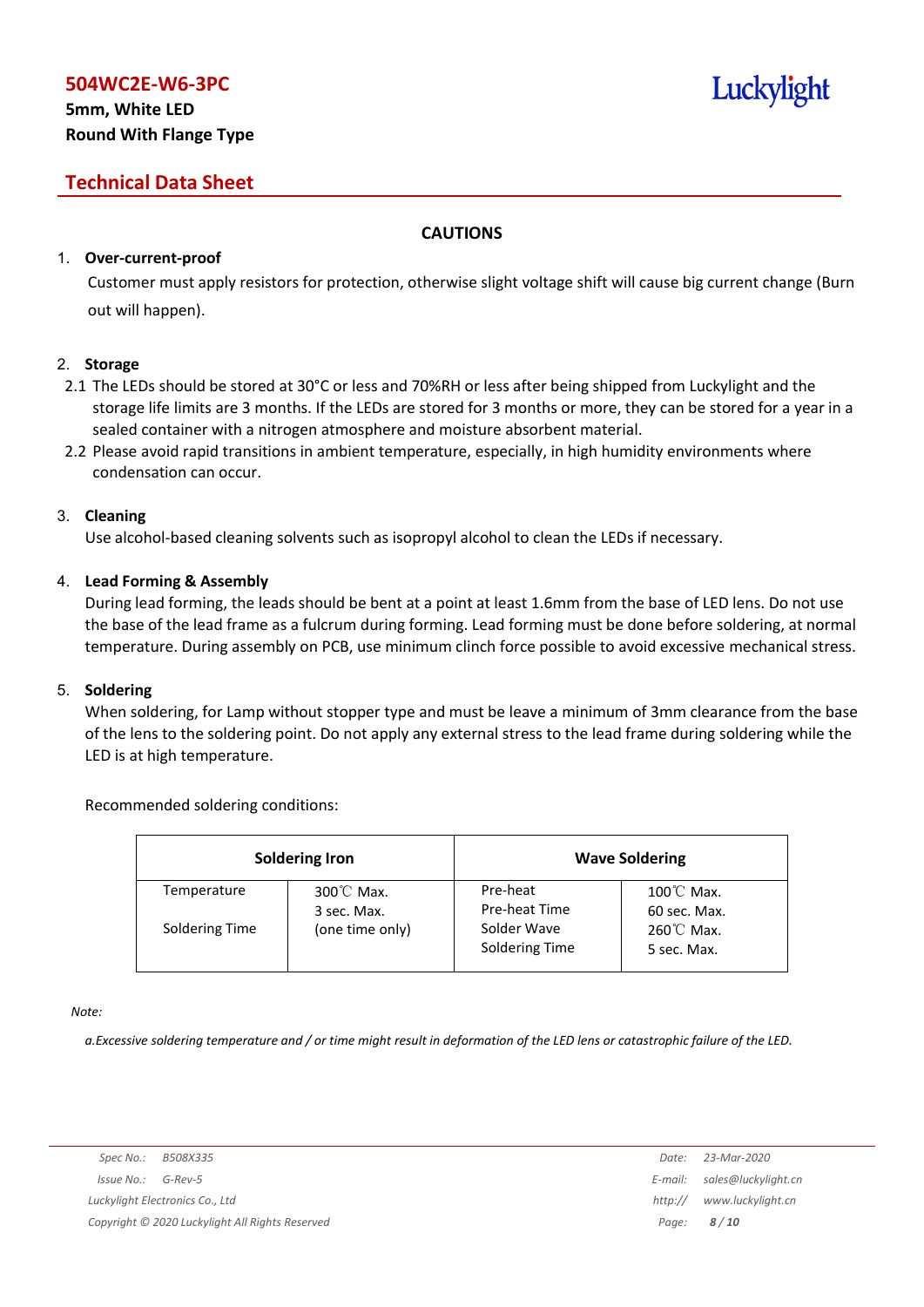# **5mm, White LED Round With Flange Type**

## **Technical Data Sheet**

Recommended Wave Soldering Profiles



*Notes:*

a. Recommend pre-heat temperature of 105° C or less (as measured with a thermocouple attached to the LED pins) prior to immersion in the *solder wave with a maximum solder bath temperature of 260° C.*

*b.Peak wave soldering temperature between 245° C ~ 255°C for 3 sec (5 sec max).*

*c.Do not apply stress to the epoxy resin while the temperature is above 85°C.*

*d.Fixtures should not incur stress on the component when mounting and during soldering process.*

*e.SAC 305 solder alloy is recommended.*

*f.No more than one wave soldering pass.*

#### 6. **Drive Method**

An LED is a current-operated device. In order to ensure intensity uniformity on multiple LEDs connected in parallel in an application, it is recommended that a current limiting resistor be incorporated in the drive circuit, in series with each LED as shown in Circuit A below.

**Circuit model A** 

**Circuit model B** 





(A) Recommended circuit

(B) The brightness of each LED might appear different due to the differences in the I-V characteristics of those LEDs.

| Spec No.:  | B508X335                                        | Date:   | 23-Mar-2020         |
|------------|-------------------------------------------------|---------|---------------------|
| Issue No.: | G-Rev-5                                         | E-mail: | sales@luckylight.cn |
|            | Luckylight Electronics Co., Ltd                 | http:// | www.luckylight.cn   |
|            | Copyright © 2020 Luckylight All Rights Reserved |         | Page: $9/10$        |

|         | Date: 23-Mar-2020   |
|---------|---------------------|
| E-mail: | sales@luckylight.cn |
| http:// | www.luckylight.cn   |
| Page:   | 9/10                |